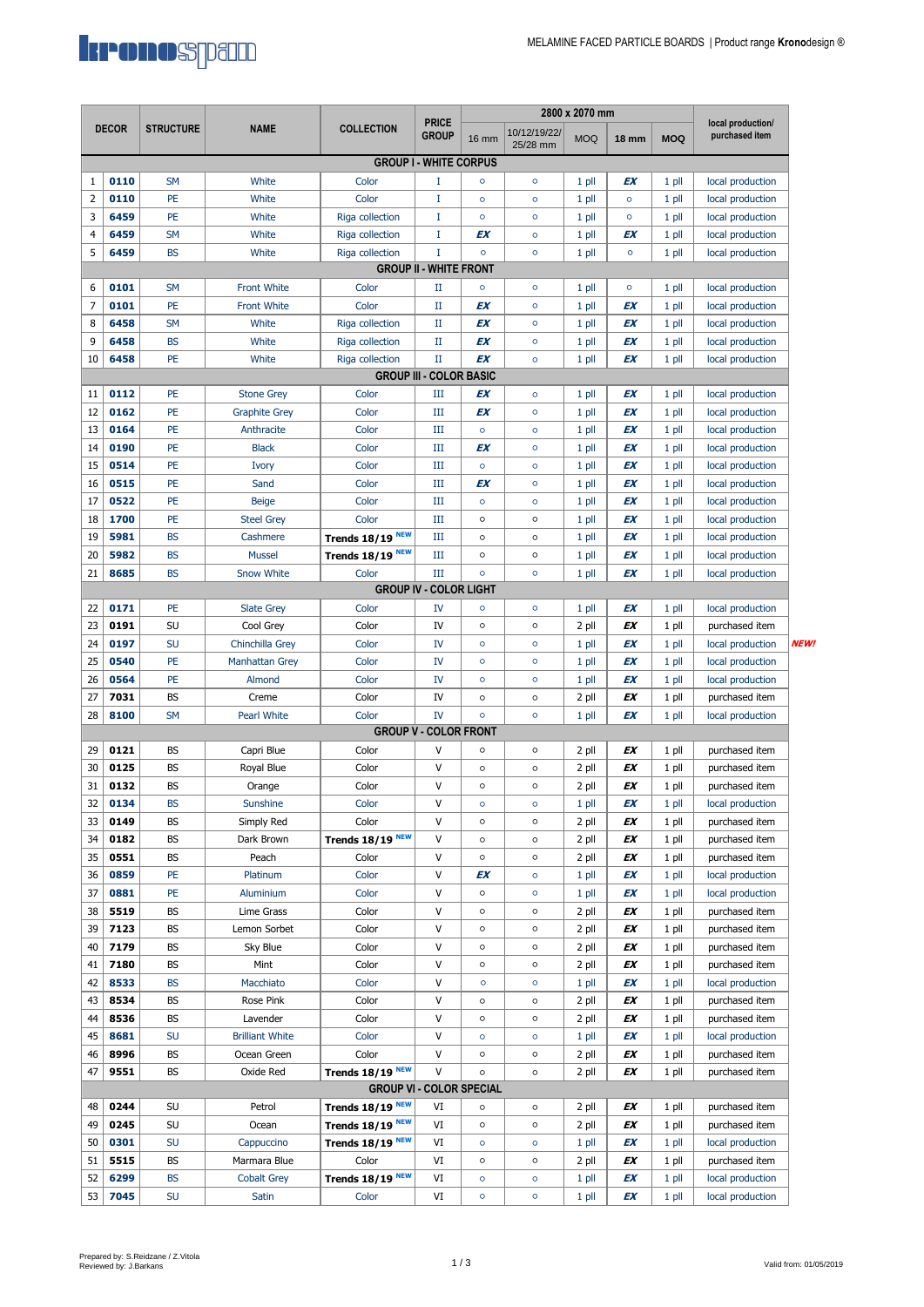

|              |             |                  |                          |                             |                                | 2800 x 2070 mm |                          |            |              |            |                                     |           |
|--------------|-------------|------------------|--------------------------|-----------------------------|--------------------------------|----------------|--------------------------|------------|--------------|------------|-------------------------------------|-----------|
| <b>DECOR</b> |             | <b>STRUCTURE</b> | <b>NAME</b>              | <b>COLLECTION</b>           | <b>PRICE</b><br>Group          | <b>16 mm</b>   | 10/12/19/22/<br>25/28 mm | <b>MOQ</b> | <b>18 mm</b> | <b>MOQ</b> | local production/<br>purchased item |           |
| 54           | 7063        | SU               | Pastel Green             | Color                       | VI                             | $\circ$        | $\circ$                  | 2 pll      | ΕX           | 1 pll      | purchased item                      |           |
| 55           | 7113        | BS               | Chilli Red               | Color                       | VI                             | $\circ$        | $\circ$                  | 2 pll      | ΕX           | 1 pll      | purchased item                      |           |
| 56           | 7166        | BS               | Latte                    | Color                       | VI                             | $\circ$        | $\circ$                  | 2 pll      | EΧ           | 1 pll      | purchased item                      |           |
| 57           | 7167        | SU               | Viola                    | Color                       | VI                             | $\circ$        | $\circ$                  | 2 pll      | ΕX           | 1 pll      | purchased item                      |           |
| 58           | 7176        | BS               | Flame                    | Color                       | VI                             | $\circ$        | $\circ$                  | 2 pll      | ΕX           | 1 pll      | purchased item                      |           |
| 59           | 7184        | BS               | Earth                    | Color                       | VI                             | $\circ$        | $\circ$                  | 2 pll      | EΧ           | 1 pll      | purchased item                      |           |
| 60           | 7190        | BS               | Mamba Green              | Color                       | VI                             | $\circ$        | $\circ$                  | 2 pll      | EΧ           | 1 pll      | purchased item                      |           |
| 61           | 8348        | PE               | <b>Bronze Age</b>        | Color                       | VI                             | $\circ$        | $\circ$                  | 2 pll      | EΧ           | 1 pll      | purchased item                      |           |
| 62           | 8984        | BS               | Navy Blue                | Color                       | VI                             | $\circ$        | $\circ$                  | 2 pll      | EΧ           | 1 pll      | purchased item                      |           |
| 63           | 9561        | BS               | Oxide Green              | Trends 18/19 <sup>NEW</sup> | VI                             | $\circ$        | $\circ$                  | 2 pll      | EX           | 1 pll      | purchased item                      |           |
| 64           | K096        | <b>SU</b>        | Clay Grey                | Trends 18/19 NEW            | VI                             | $\circ$        | $\circ$                  | 1 pll      | EX           | $1$ pll    | local production                    |           |
| 65           | K097        | SU               | Dusk Blue                | Trends 18/19 NEW            | VI                             | $\circ$        | $\circ$                  | 2 pll      | EX           | 1 pll      | purchased item                      |           |
| 66           | K098        | SU               | Ceramic Red              | Trends 18/19 <sup>NEW</sup> | VI                             | $\circ$        | $\circ$                  | 2 pll      | EΧ           | 1 pll      | purchased item                      |           |
| 67           | K099        | SU               | Midnight Blue            | Trends 18/19 <sup>NEW</sup> | VI                             | $\circ$        | $\circ$                  | 2 pll      | EX           | 1 pll      | purchased item                      |           |
| 68           | K100        | SU               | Raspberry Pink           | Trends 18/19 <sup>NEW</sup> | VI                             | $\circ$        | $\circ$                  | 2 pll      | ΕX           | 1 pll      | purchased item                      |           |
|              |             |                  |                          |                             | <b>GROUP VII - WOOD BASIC</b>  |                |                          |            |              |            |                                     |           |
| 69           | 0088        | <b>PR</b>        | <b>Oxford Cherry</b>     | Riga collection             | VII                            | $\circ$        | $\circ$                  | 1 pll      | EX           | $1$ pll    | local production                    |           |
| 70           | 0344        | PR               | Cherry                   | Standard                    | VII                            | $\circ$        | $\circ$                  | 2 pll      | EΧ           | 1 pll      | purchased item                      |           |
| 71           | 0375        | <b>PR</b>        | Maple                    | Standard                    | VII                            | EX             | $\circ$                  | $1$ pll    | EX           | $1$ pll    | local production                    |           |
| 72           | 0381        | <b>PR</b>        | Bavaria Beech            | Standard                    | VII                            | EX             | $\circ$                  | $1$ pll    | EX           | 1 pll      | local production                    |           |
| 73           | 0481        | BS               | Opera Walnut             | Standard                    | VII                            | $\circ$        | $\circ$                  | 2 pll      | EΧ           | 1 pll      | purchased item                      |           |
| 74           | 0729        | <b>PR</b>        | Walnut                   | <b>Standard</b>             | VII                            | $\circ$        | $\circ$                  | $1$ pll    | EX           | $1$ pll    | local production                    |           |
| 75           | 0740        | <b>PR</b>        | Mountain Oak             | Standard                    | VII                            | $\circ$        | $\circ$                  | $1$ pll    | EX           | $1$ pll    | local production                    |           |
| 76           | 0854        | <b>BS</b>        | Wenge                    | <b>Standard</b>             | VII                            | $\circ$        | $\circ$                  | 1 pll      | EX           | 1 pll      | local production                    |           |
| 77           | 1715        | <b>BS</b>        | <b>Birch</b>             | <b>Standard</b>             | VII                            | $\circ$        | $\circ$                  | 1 pll      | EX           | 1 pll      | local production                    |           |
| 78           | 1792        | <b>PR</b>        | Calvados                 | Riga collection             | VII                            | $\circ$        | $\circ$                  | 1 pll      | $\circ$      | 1 pll      | local production                    | phase-out |
| 79           | 1912        | <b>BS</b>        | Alder                    | <b>Standard</b>             | VII                            | $\circ$        | $\circ$                  | 1 pll      | EX           | 1 pll      | local production                    |           |
| 80           | 1925        | <b>PR</b>        | Dark Walnut              | Riga collection             | VII                            | $\circ$        | $\circ$                  | 1 pll      | EX           | 1 pll      | local production                    |           |
| 81           | 3025        | SN               | Sonoma Oak               | Standard                    | VII                            | EX             | $\circ$                  | $1$ pll    | EX           | 1 pll      | local production                    |           |
| 82           | 5194        | SN               | Oxide Vintage Oak        | Standard                    | VII                            | $\circ$        | $\circ$                  | 2 pll      | EΧ           | $1$ pll    | purchased item                      |           |
| 83           | 6455        | <b>PR</b>        | <b>Beech Bavaria</b>     | Riga collection             | VII                            | $\circ$        | $\circ$                  | 1 pll      | $\circ$      | $1$ pll    | local production                    |           |
| 84           | 8622        | <b>PR</b>        | Milky Oak                | <b>Standard</b>             | VII                            | $\circ$        | $\circ$                  | $1$ pll    | EX           | 1 pll      | local production                    |           |
| 85           | 8921        | <b>PR</b>        | Ferrara Oak              | Standard                    | VII                            | $\circ$        | $\circ$                  | $1$ pll    | EX           | $1$ pll    | local production                    |           |
| 86           | 8925        | BS               | Lissa Oak                | Standard                    | VII                            | $\circ$        | $\circ$                  | 2 pll      | EΧ           | 1 pll      | purchased item                      |           |
| 87           | 8953        | SU               | Tiepolo Walnut           | Standard                    | VII                            | $\circ$        | $\circ$                  | 2 pll      | EX           | 1 pll      | purchased item                      |           |
| 88           | 9455        | PR               | Guarnieri Walnut         | Standard                    | VII                            | $\circ$        | $\circ$                  | 2 pll      | EX           | 1 pll      | purchased item                      |           |
| 89           | 9459        | PR               | Ecco walnut              | Riga collection             | VII                            | $\circ$        | $\circ$                  | 1 pll      | EΧ           | 1 pll      | local production                    |           |
| 90           | 9614        | BS               | Light Lyon Walnut        | Standard                    | VII                            | $\circ$        | $\circ$                  | 2 pll      | ΕX           | 1 pll      | purchased item                      |           |
| 91           | 9727        | PR               | Pastel Oak               | Riga collection             | VII                            | $\circ$        | $\circ$                  | 1 pll      | $\circ$      | 1 pll      | local production                    | phase-out |
| 92           | 9763        | BS               | Louisiana Wenge          | <b>Standard</b>             | VII                            | $\circ$        | $\circ$                  | $1$ pll    | EΧ           | $1$ pll    | local production                    |           |
|              |             |                  |                          |                             | <b>GROUP VIII - WOOD FRONT</b> |                |                          |            |              |            |                                     |           |
| 93           | 5500        | SU               | Natural Noble Elm        | Standard                    | <b>VIII</b>                    | $\circ$        | $\circ$                  | 1 pll      | EX           | 1 pll      | local production                    |           |
| 94           | 8431        | SN               | Nagano Oak               | <b>Standard</b>             | <b>VIII</b>                    | $\circ$        | $\circ$                  | 1 pll      | ΕX           | 1 pll      | local production                    |           |
| 95           | 8361        | <b>SN</b>        | <b>Crossline Latte</b>   | <b>Standard</b>             | VIII                           | $\circ$        | $\circ$                  | 1 pll      | EΧ           | $1$ pll    | local production                    |           |
| 96           | 8362        | SN               | Crossline Caramel        | Standard                    | VIII                           | $\circ$        | $\circ$                  | 2 pll      | EΧ           | 1 pll      | purchased item                      |           |
| 97           | 8656        | SN               | Zebrano Nuance           | Standard                    | VIII                           | o              | o                        | 2 pll      | EΧ           | 1 pll      | purchased item                      |           |
| 98           | 8657        | SN               | Zebrano Sahara           | Standard                    | VIII                           | $\circ$        | $\circ$                  | 2 pll      | EΧ           | 1 pll      | purchased item                      |           |
| 99           | 8995        | <b>SN</b>        | Coco Bolo                | <b>Standard</b>             | VIII                           | $\circ$        | $\circ$                  | 1 pll      | EX           | 1 pll      | local production                    |           |
| 100          | <b>K001</b> | PW               | White Craft Oak          | <b>Standard</b>             | <b>VIII</b>                    | $\circ$        | $\circ$                  | 1 pll      | EΧ           | 1 pll      | local production                    |           |
| 101          | <b>K002</b> | <b>PW</b>        | Grey Craft oak           | <b>Standard</b>             | VIII                           | $\circ$        | $\circ$                  | 1 pll      | EΧ           | 1 pll      | local production                    |           |
| 102          | <b>K003</b> | <b>PW</b>        | <b>Gold Craft Oak</b>    | <b>Standard</b>             | VIII                           | $\circ$        | $\circ$                  | 1 pll      | EΧ           | 1 pll      | local production                    |           |
| 103          | <b>K004</b> | PW               | <b>Tobacco Craft Oak</b> | <b>Standard</b>             | VIII                           | $\circ$        | $\circ$                  | 1 pll      | EΧ           | 1 pll      | local production                    |           |
| 104          | <b>K005</b> | <b>PW</b>        | <b>Oyster Urban Oak</b>  | <b>Standard</b>             | VIII                           | $\circ$        | $\circ$                  | 1 pll      | EΧ           | 1 pll      | local production                    |           |
| 105          | <b>K006</b> | <b>PW</b>        | Amber Urban Oak          | <b>Standard</b>             | <b>VIII</b>                    | $\circ$        | $\circ$                  | 1 pll      | EΧ           | 1 pll      | local production                    |           |
| 106          | <b>K007</b> | PW               | Coffee Urban Oak         | <b>Standard</b>             | <b>VIII</b>                    | $\circ$        | $\circ$                  | 1 pll      | ΕX           | 1 pll      | local production                    |           |
| 107          | <b>K008</b> | PW               | Light Select Walnut      | Standard                    | VIII                           | $\circ$        | $\circ$                  | 2 pll      | EΧ           | 1 pll      | purchased item                      |           |
| 108          | K009        | PW               | Dark Select Walnut       | <b>Standard</b>             | VIII                           | $\circ$        | $\circ$                  | 1 pll      | EΧ           | 1 pll      | local production                    |           |
| 109          | K012        | SU               | Pearl Artisan Beech      | Standard                    | VIII                           | $\circ$        | $\circ$                  | 2 pll      | EΧ           | 1 pll      | purchased item                      |           |
|              | 110 K013    | SU               | Sand Artisan Beech       | Standard                    | <b>VIII</b>                    | $\circ$        | $\circ$                  | $1$ pll    | EΧ           | $1$ pll    | local production                    |           |